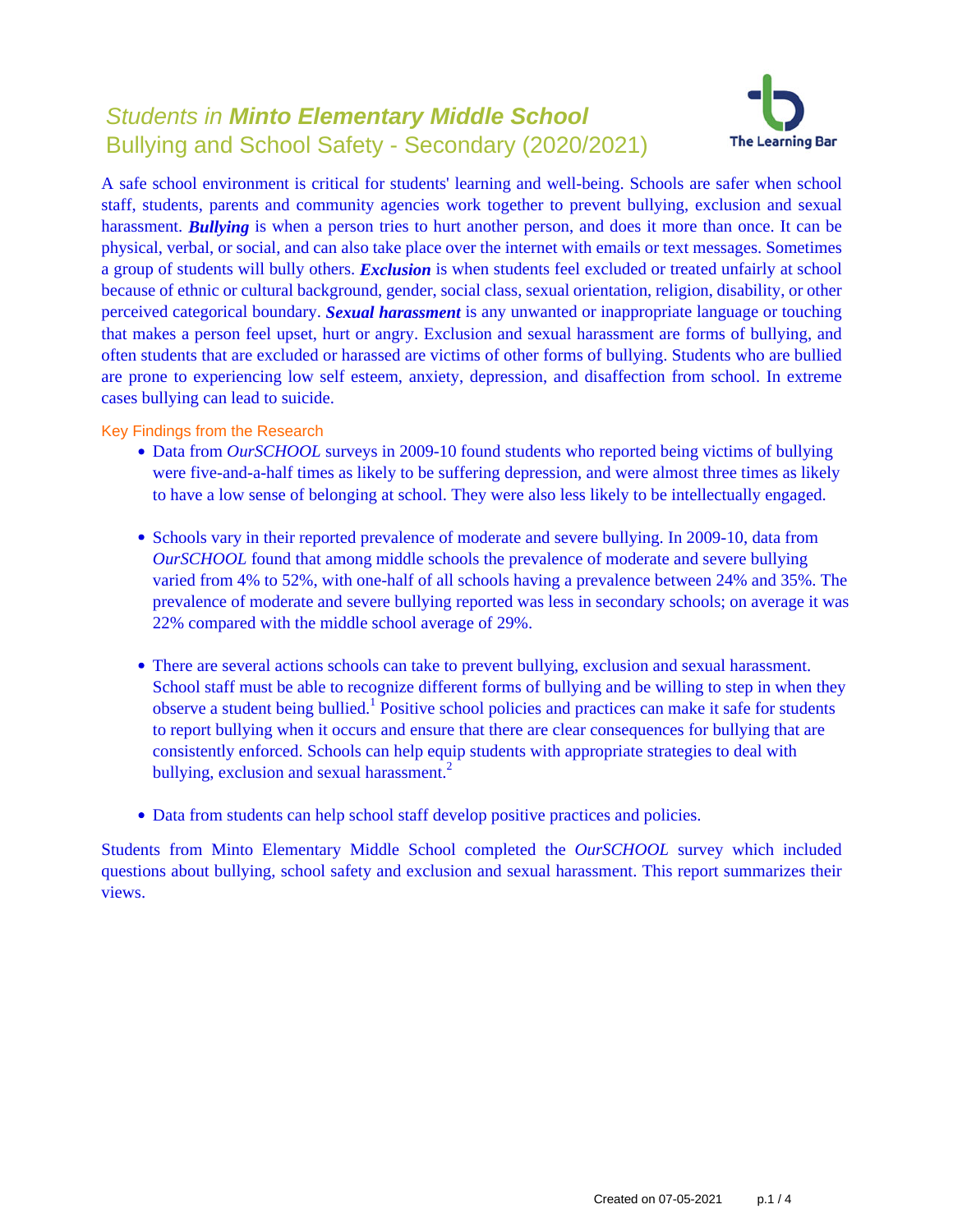### **1. The prevalence of school bullying**

The literature distinguishes between bullies, victims and those who are both bullies and the victims of bullying.<sup>3</sup> The percentage of students who report being victims of bullying is a useful school-level measure of the extent of bullying and its potential effects on youth. Students' reports of taking part in bullying and students' accounts of witnessing bullying are less useful as a school measure, because even a single incident of bullying may be seen or talked about by a wide range of students.

Overall, 56.6% of students in Minto Elementary Middle School reported being a victim of bullying about once a week or more often, for at least one of the four types of bullying. In addition, *OurSCHOOL* classifies students as being moderate or severe victims. Figure 1 - shows the results for all students in Minto Elementary Middle School, and separately for boys and girls, compared with the national average. Figure 2 indicates the types of bullying most often experienced by the students at Minto Elementary Middle School. The results are based on students' reports of being victims of physical, social, verbal and cyber bullying in the previous 30 days.

### **Figure 1: Prevalence of bullying at Minto Elementary Middle School**



#### **Figure 2: Bullying by Type at Minto Elementary Middle School**

### **2. Where and when bullying occurs**

Bullying tends to occur most frequently in classrooms, hallways and the lunchroom, but this can vary among schools.<sup>4</sup> Students quickly learn where the 'hot-spots' are, which tend to be places where there is inadequate supervision.<sup>5</sup> Students at Minto Elementary Middle School were asked where bullying happened most often in and near their school. The results are shown in Figure 3.



**Figure 3: Where bullying occurs at Minto Elementary Middle School**

The students at Minto Elementary Middle School were also asked when bullying most often occurred. Figure 4 displays the results.

#### **Figure 4: When bullying occurs at Minto Elementary Middle School**



About Once a Week Almost Every Day About 2 or 3 Times a Week Never or hardly ever Physical  $10.1$  $8.1$  $6.1$ Verbal  $20.2$ Social  $11.1$  $12.1$ Cyber  $5.0$  $10.1$  $10$  $\overline{20}$  $\overline{30}$  $50$  $\frac{1}{70}$  $\overline{60}$  $\overline{50}$  $40$  $60$ Percentage of students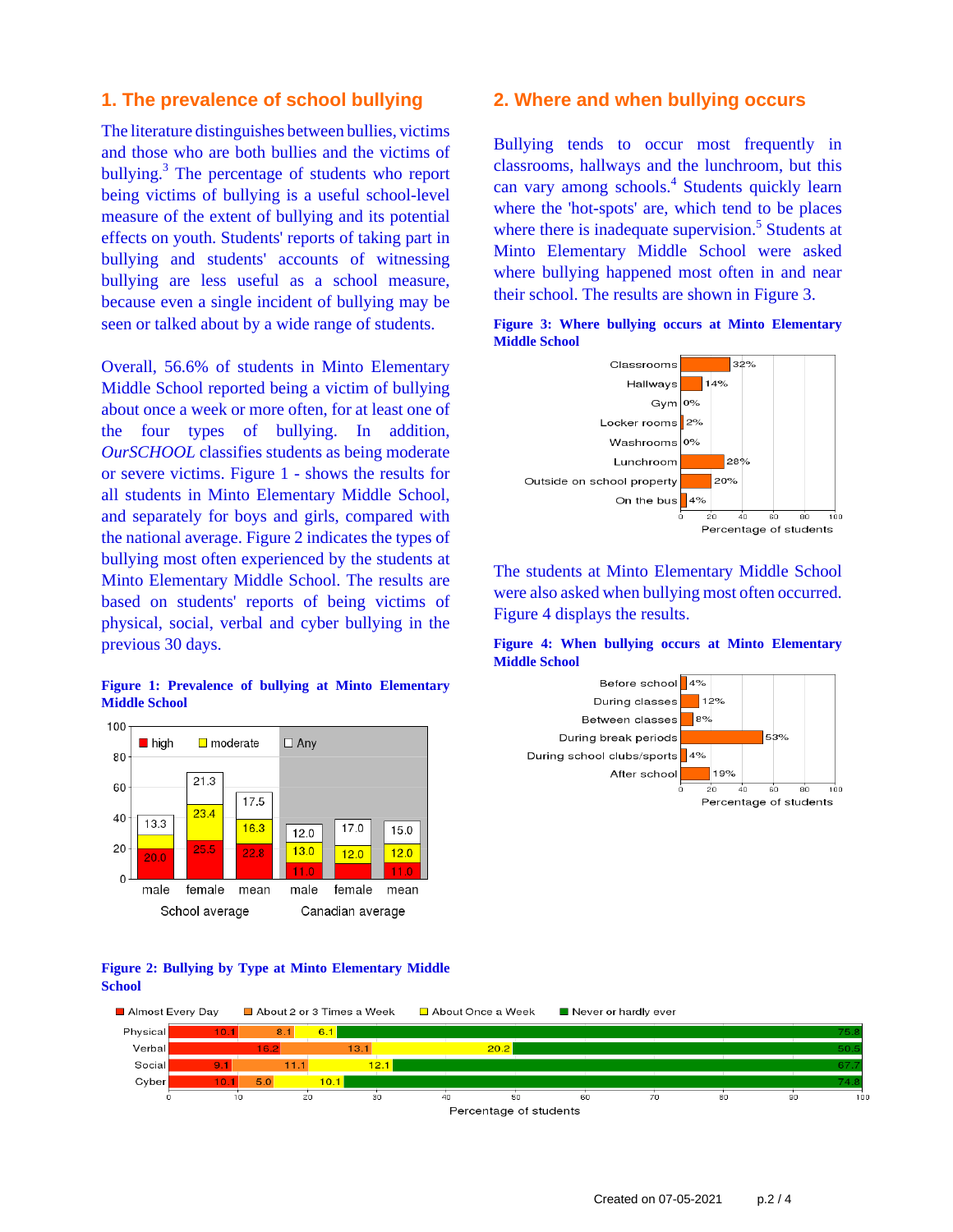### **3. How students respond to bullying**

Students in Minto Elementary Middle School who reported being bullied in the past 30 days were asked what they did the last time they were bullied. Figure 5 summarizes their responses.

### **Figure 5: How students respond when bullied at Minto Elementary Middle School**



Figure 6 summarizes student responses when they saw or heard about a student being bullied.

#### **Figure 6: Response when others are bullied at Minto Elementary Middle School**



# **4. Measures to prevent bullying**

School policies and practices can help prevent student bullying. Students at Minto Elementary Middle School indicated the extent to which they felt certain anti-bullying measures were practiced in their school. Figure 7 shows the percentage of students that agreed or strongly agreed that these practices were evident in their school.

#### **Figure 7: Measures to prevent bullying at Minto Elementary Middle School**



### **5. Students who feel excluded**

Many students feel excluded by their peers or treated unfairly by school staff because of their ethnic or cultural background, gender, social class, sexual orientation, religion, disability, or other perceived categorical boundaries. Figure 8 shows the percentage of students who felt excluded by other students for various reasons.

#### **Figure 8: Reasons students feel excluded at Minto Elementary Middle School**



Figure 9 shows the percentage of students who felt they were treated unfairly by school staff for these same reasons.

**Figure 9: Reasons students feel they are treated unfairly by staff at Minto Elementary Middle School**